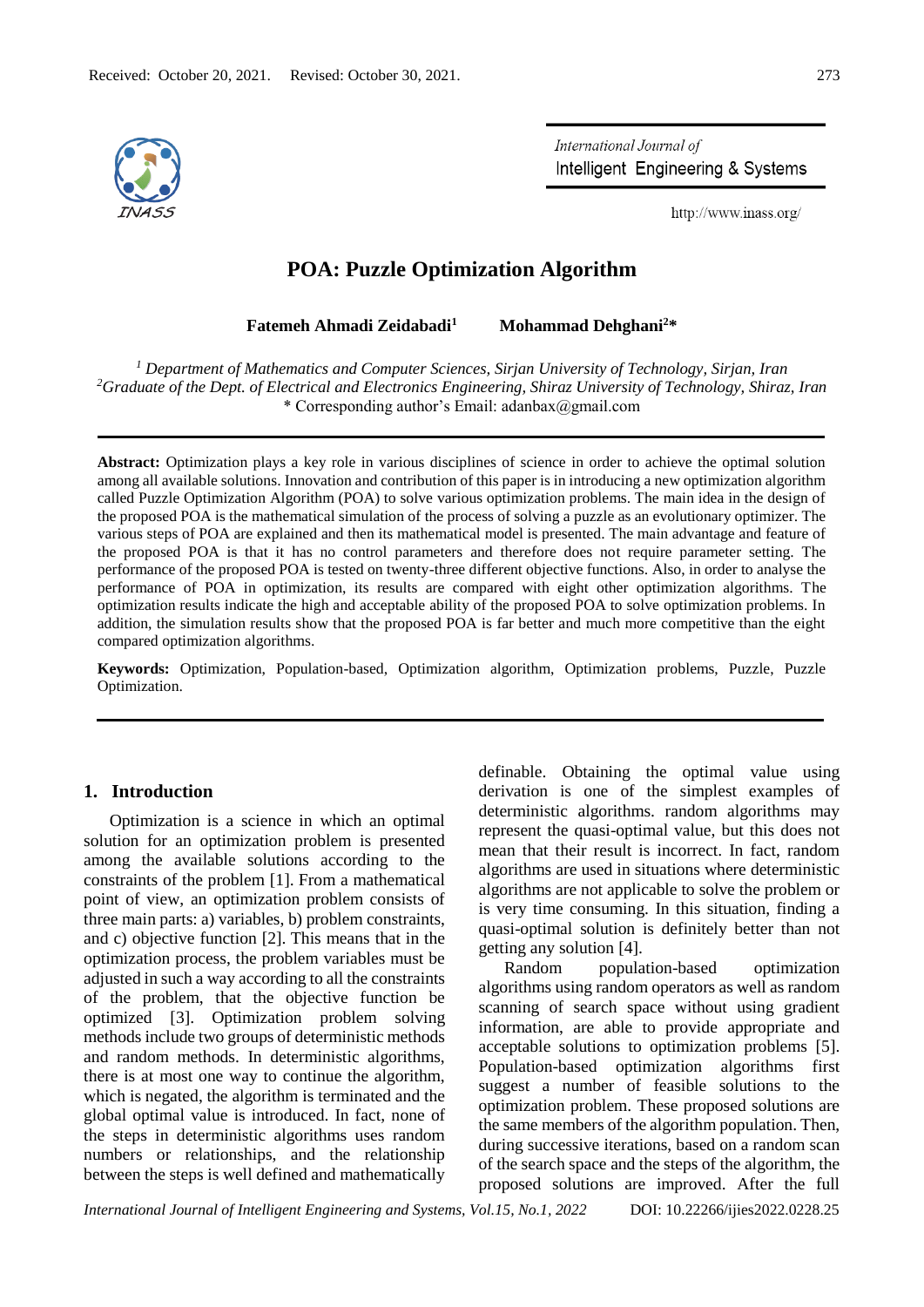implementation of the algorithm on the optimization problem, a suitable solution to the problem is presented. The solution offered by the optimization algorithms even if is not exactly the same as the global optimal solution, it is close to global optimal solution [6]. Therefore, in comparing the performance of optimization algorithms, it is a better algorithm that provides a better quasi-optimal solution. For this reason, and with the aim of achieving better quasi-optimal solutions, researchers have developed numerous optimization algorithms. In this regard, optimization algorithms have been applied by scientists in various fields such as energy [7, 8], Energy Commitment (EC) [9, 10], protection [11], energy carriers [12, 13], and electrical engineering [14-18] to achieve the optimal solution.

The contribution and innovation of this paper is the design of a new optimization algorithm called Puzzle Optimization Algorithm (POA) that can be used to solve various optimization problems. The novelty of the proposed method is the use of relationships and cooperation of players in completing the puzzle, which has not been used so far to design optimization algorithms. The process of completing the puzzle is similar to an optimization process that ends over time by picking up the puzzle pieces to the main puzzle pattern, which is the optimal point. If this process is well modeled, it can generate the design of a powerful optimization algorithm. In the proposed POA, the main idea is to mathematically model the puzzle solving steps as an optimizer. The key idea in modeling the proposed method is to simulate the puzzle completion process in two steps. In the first step, each player tries to complete her/his own puzzle by imitating other players. Then, in the second stage, the players suggest the appropriate pieces to complete the puzzle to the player who has not been able to complete his puzzle well. The mathematical model of POA is presented and its performance is tested on a set of twenty-three standard objective functions. The performance results of the proposed POA are compared with eight other well-known optimization algorithms.

The rest of the paper is organized in such a way that in Section 2, the optimization algorithms are reviewed. The various steps and mathematical models of the proposed POA are presented in Section 3. Simulation studies are presented in Section 4. Finally, in Section 5, conclusions and suggestions for future studies are presented.

# **2. Background**

Optimization algorithms have been developed inspired by various physical phenomena, living behaviors, genetic sciences, various individual and group games, and any other process that has an evolutionary process. Hence, in general, optimization algorithms can be grouped into four groups a) swarmbased, b) evolutionary-based, c) physics-based, and d) game-based optimization algorithms based on the main idea.

Swarm-based optimization algorithms are designed based on simulation of the swarming behaviors of living organisms, animals, plants, and insects in nature. Particle Swarm Optimization (PSO) is one of the most popular and widely used algorithms which is developed based on simulation of fishes and birds swarming behavior [19]. Simulation of ant swarm motion in finding the shortest path between the nest and the food source, is applied in the design of the Ant Colony Optimization (ACO) algorithm [20]. Simulation of leadership hierarchy in the gray wolf herd and the behavior of gray wolves during hunting has been used in the design of Gray Wolf Optimizer (GWO) [21]. Marine Predators Algorithm (MPA) is another swarm-based optimization algorithm that is designed according to the movement strategies that marine predators use when trapping their prey in the oceans [22]. Some other algorithms in this group are: Doctor and Patients Optimization (DPO) [10], Teaching-Learning-Based Optimization (TLBO) [23], Whale Optimization Algorithm (WOA) [24], Two Stage Algorithm(TSO) [25], Donkey Theorem Optimization (DTO) [26], Group Mean Based Optimizer (GMBO) [27], Cat and Mouse-Based Optimizer (CMBO) [28], Following Optimization Algorithm (FOA) [29], Tunicate Swarm Algorithm (TSA) [30], Good and Bad Groups Based Optimizer (GBGBO) [31], Rat Swarm Optimizer (RSO) [32], Good and Bad and Ugly Optimizer (GBUO) [33], and Seagull Optimization Algorithm (SOA) [34].

Evolutionary-based optimization algorithms are introduced based on modeling the genetic science, reproductive process, and evolutionary laws. Genetic Algorithm (GA), which is one of the most prominent optimization algorithms, belongs to this group. The design of GA is inspired by reproductive process and Darwin's theory of evolution, while it is simulated using three operators: selection, crossover, and mutation [35]. Artificial Immune System (AIS) algorithm is among the algorithm inspired by the mechanism of the human body that fall into the category of evolutionary-based optimization algorithms [36]. Some other algorithms in this group are: Artificial Infectious Disease (AID) [37], Evolutionary Programming (EP) [38] , Cultural Algorithm [39], Genetic Programming (GP) [40], Evolution Strategy (ES) [41], Biogeography-Based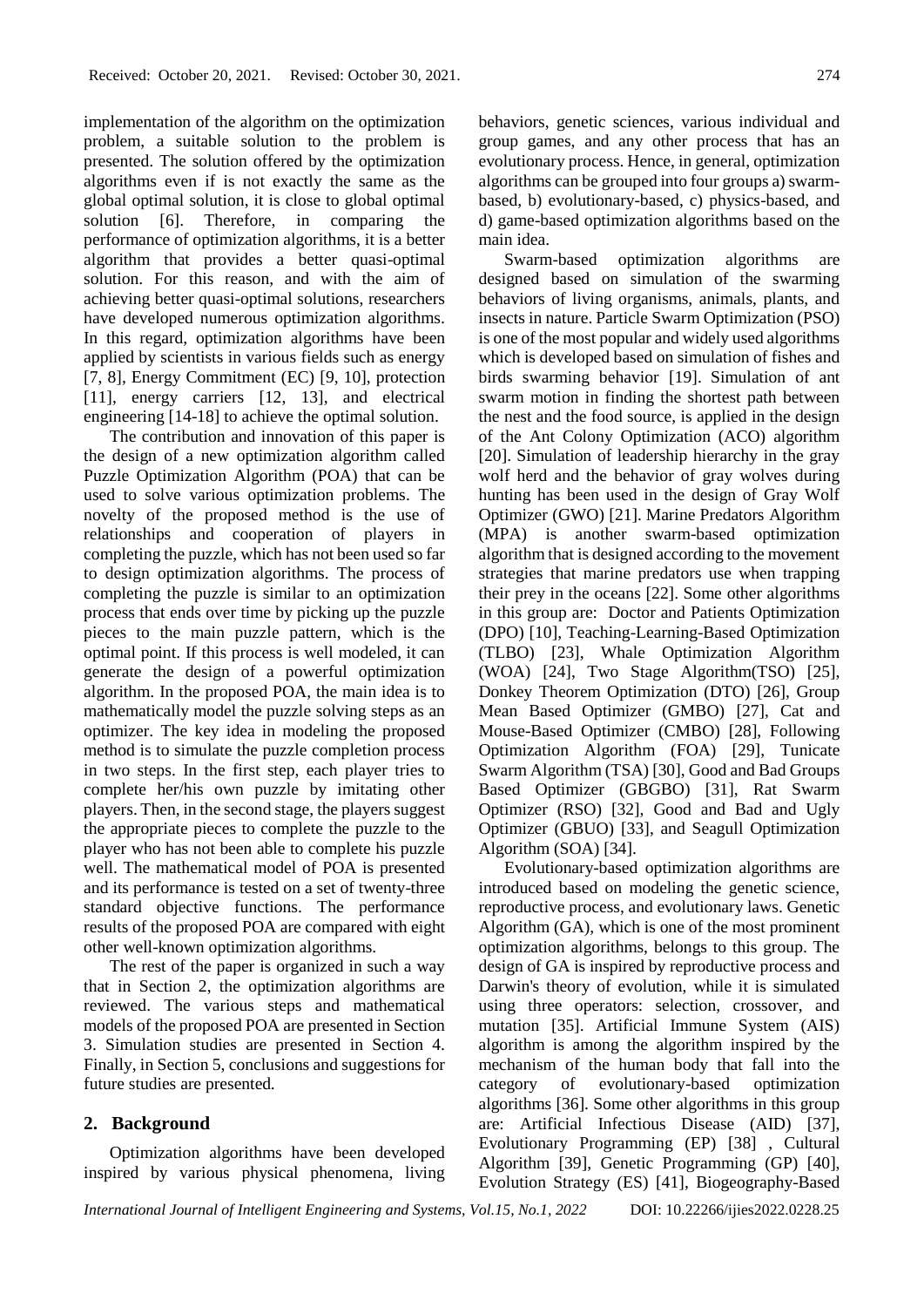Optimizer (BBO) [42] and Differential Evolution (DE) [43].

Physics-based optimization algorithms are developed inspired by various physical phenomena and laws. Simulation of metal melting and cooling process has been used in designing the Simulated Annealing (SA) [44] algorithm. Gravitational force modeling that objects apply to each other at different distances is used in the design of Gravitational Search Algorithm (GSA) [45]. Momentum law simulation, while applying the laws of motion in physics, has been used in the design of the Momentum Search Algorithm (MSA) [46]. The simulation of the Hooke law in a system consisting of connected weights and springs that exert force on each other has been used in the design of Spring Search Algorithm (SSA) [47]. Some other algorithms in this group are: Central Force Optimization (CFO) [48], Charged System Search (CSS) [49], Flow Direction Algorithm (FDA) [50], Henry Gas Solubility Optimization (HGSO) [51], and Binary Spring Search Algorithm (BSSA) [52].

Game-based optimization algorithms are developed based on mathematical modeling of rules and behavior of players in different individual or group games. Volleyball Premier League (VPL) is developed based on the competition and interaction among volleyball teams and the coaching process during a volleyball match [53]. Football Game Based Optimization (FGBO) algorithm is designed based on modeling the interactions between football clubs and simulating four stages: holding matches, transferring players, training, promotion and relegation of clubs in a season [54]. Darts Game Optimizer (DGO) is introduced based on modeling the behavior of players in darts match during throwing darts and collecting points [55]. Some other algorithms in this group are: Hide Object Game Optimizer (HOGO) [56], Ring Game Based Optimizer (RTGBO) [57], Orientation Search Algorithm (OSA) [58], Tug of War Optimization (TWO) [59], Dice Game Optimization (DGO) [15], and Shel Game Optimization (SGO) [60].

#### **3. Puzzle optimization algorithm**

In this section, the proposed Puzzle Optimization Algorithm (POA) is introduced and its mathematical modeling is presented for use in solving optimization problems.

The proposed POA is a population-based algorithm that has been developed based on puzzle game simulation. Therefore, POA belongs to the group of game-based optimization algorithms. Each member of the population is considered as a puzzle in such a way that the pieces of the puzzle determine the variables of the problem. The better the pieces of the puzzle are put in place, the more points can be considered for solving that puzzle, which can be modeled using the evaluation and the value of the objective function. In the proposed POA, in solving each puzzle, guidance is taken from other members of the population, especially the best member of the population.

In the proposed POA, which is a populationbased algorithm, each population member is a feasible solution to the optimization problem. In fact, each member of the population determines the values of the problem variables. Thus, the algorithm population in POA can be mathematically modeled using a matrix which is specified in Eq. (1).

$$
X = \begin{bmatrix} X_1 \\ \vdots \\ X_i \\ \vdots \\ X_N \end{bmatrix}_{N \times m} = \begin{bmatrix} x_{1,1} \dots x_{1,d} \dots x_{1,m} \\ \vdots & \ddots & \vdots \\ x_{i,1} \dots x_{i,d} \dots x_{i,m} \\ \vdots & \vdots & \ddots & \vdots \\ x_{N,1} \dots x_{N,d} \dots x_{N,m} \end{bmatrix}_{N \times m}
$$
 (1)

Here,  $X$  is the population of puzzles,  $X_i$  is the *i*<sup>th</sup> puzzle,  $N$  is the number of population of puzzles,  $m$ is the number of problem variables, and  $x_{i,d}$  is the value of *d*'th variables suggested by *i*'th puzzle.

Given that each member of the population is a proposed solution to the optimization problem, the value of the objective function can be evaluated. Therefore, equal to the number of population members, the objective function is evaluated, which the obtained values for objective function are simulated using a vector in Eq. (2).

$$
F = \begin{bmatrix} f_1 \\ \vdots \\ f_i \\ \vdots \\ f_N \end{bmatrix}_{N \times 1} = \begin{bmatrix} F(X_1) \\ \vdots \\ F(X_i) \\ \vdots \\ F(X_N) \end{bmatrix}_{N \times 1} \tag{2}
$$

Here,  $F$  is the vector of obtained values for objective function and  $f_i$  is the value of objective function of *i*'th puzzle.

Based on the comparison of the values obtained for the objective function, the member that provides the best value for the objective function is recognized as the best member of the population. The best member can be determined using Eq. (3).

$$
B = X_k, f_k = \min(F) \tag{3}
$$

Here, *B* is the best member and  $X_k$  is the *k*'th puzzle with minimum of objective function equal to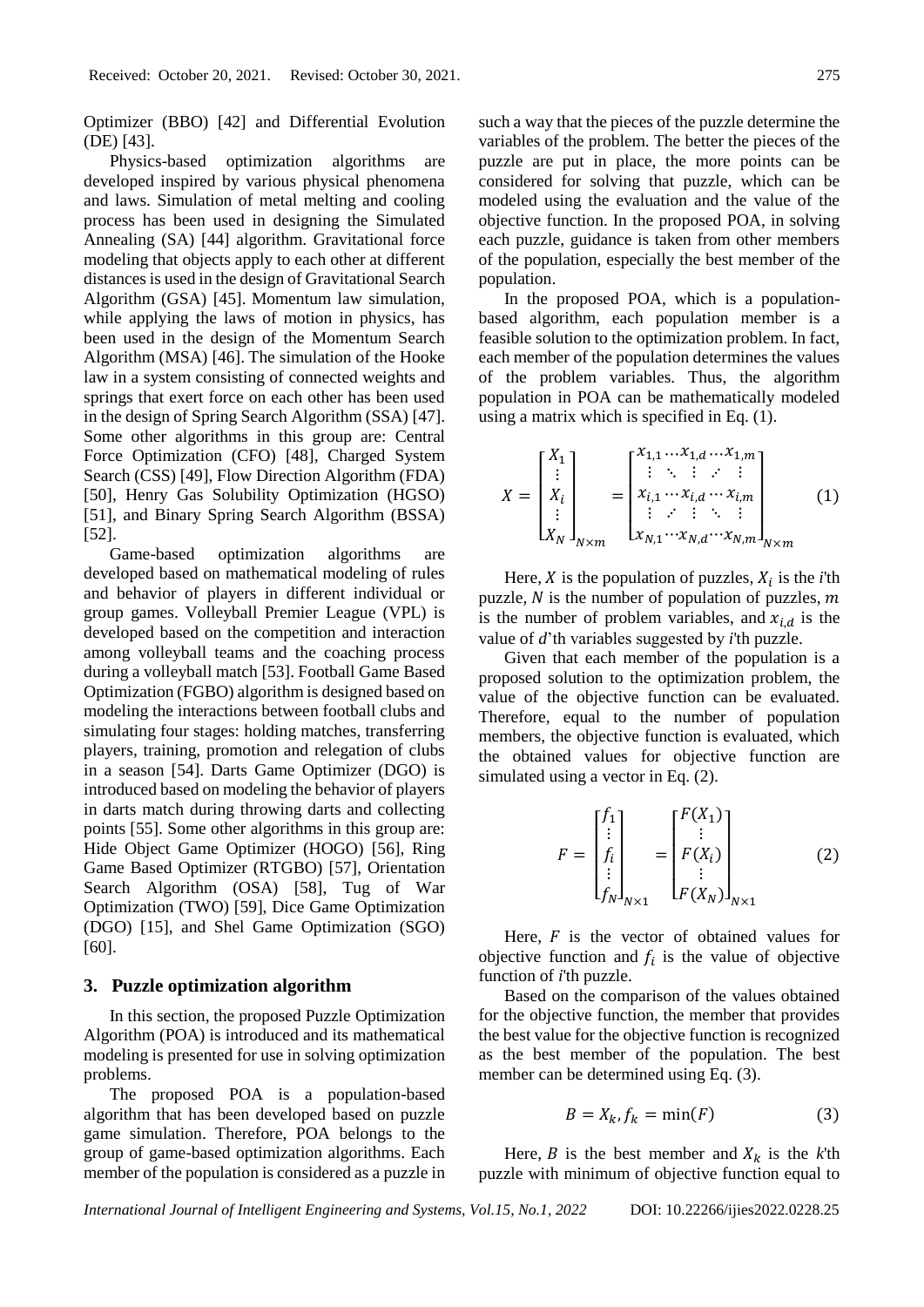

Figure. 1 Flowchart of POA

 $f_k$ .

In the proposed POA, population members are updated in two stages. In the first stage, each member of the population is updated based on the guidance of the other members. In the second stage, each member of the population tries to complete its puzzle based on the use of puzzle pieces suggested by other members.

The concept expressed in the first stage is mathematically modeled using Eqs. (4) to (8).

$$
GM_i = X_g, \qquad g \in \{1, 2, 3, \dots, N\} \quad (4)
$$

$$
dx_{i,d} = \begin{cases} (GM_{i,d} - I \times x_{i,d}), & F_g < F_i \\ (x_{i,d} - I \times GM_{i,d}), & \text{else} \end{cases} \tag{5}
$$

$$
I = round (1 + rand)
$$
 (6)

$$
X_i^{new} = X_i + r \times dX_i \tag{7}
$$

$$
X_i = \begin{cases} X_i^{new}, F_i^{new} < F_i \\ X_i, \text{ else} \end{cases} \tag{8}
$$

Here,  $GM_i$  is the guiding member of *i*'th puzzle,  $GM_{i,d}$  is its *d*'th dimension,  $F_g$  is its value of objective function,  $I$  is a random number that can be 1 or 2,  $dx_{i,d}$  is the changes of *d*'th dimension of *i*'th puzzle, r is a random number in [0 1] interval,  $X_i^{new}$ is the new status of *i*'th puzzle, and  $F_i^{new}$  is its value of objective function.

In the second stage, each member of the population updates its status using puzzle pieces suggested by other members of the population. This process is mathematically modeled using Eqs. (9) to (11).

$$
N_P = round\left(0.5 \times \left(1 - \frac{t}{T}\right) \times N\right),\quad(9)
$$

$$
x_{i,d_j}^{new} = x_{h,d_j}, \qquad \begin{cases} h \in \{1,2,3,\ldots,N\} \\ j \in \{1,2,3,\ldots,N_p\} \\ d_j \in \{1,2,3,\ldots,m\} \end{cases} \tag{10}
$$

$$
X_i = \begin{cases} X_i^{new}, F_i^{new} < F_i \\ X_i, \text{ else} \end{cases} \tag{11}
$$

Here,  $N_p$  is the number of suggested puzzle pieces,  $t$  is the iteration counter,  $T$  is the maximum number of iterations,  $x_{i,d_j}^{new}$  is the new value for  $d_j$ 'th dimension of *i*'th puzzle, and  $x_{h,d_j}$  is the selected suggested puzzle piece from *h*'th puzzle which *h* is selected randomly.

After updating all members of the population according to the first and second stages, an iteration of the algorithm is performed and the new status of the members of the population is determined. Given that the proposed POA is an iteration-based algorithm, the algorithm is updated according to Eqs. (3) to (11) until the last iteration. After completing the iterations of the algorithm, POA presents the best quasi-optimal solution to the optimization problem. The various steps of POA using the flowchart are shown in Fig. 1.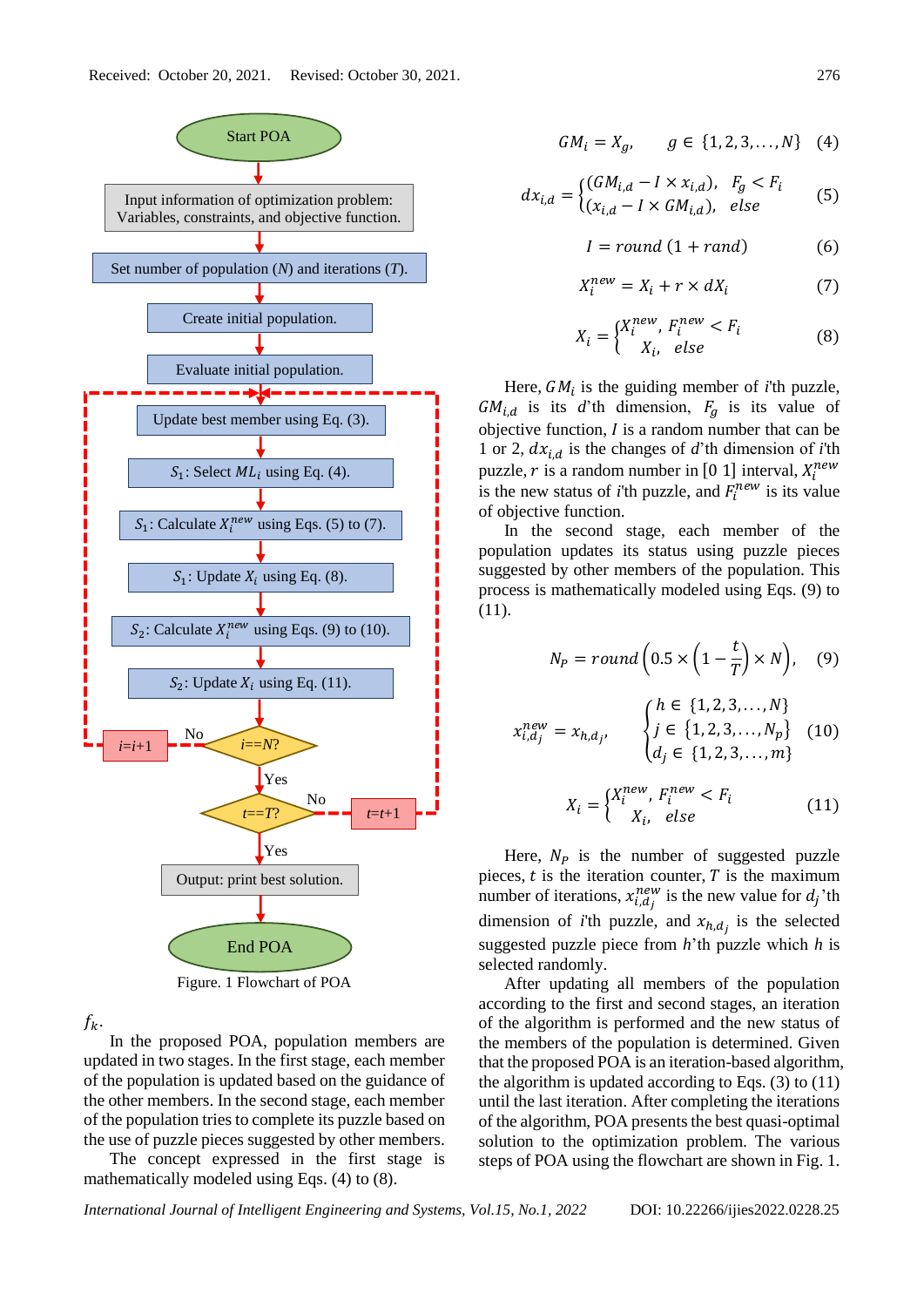| $F_7$                    |                        | $E_6$                    |                         | $E_5$                   |                       | $E_4$                    |                       | $E_3$                    |                         | $E_2$                    |                       | $F_1$                           |                          |                 |                                                                |
|--------------------------|------------------------|--------------------------|-------------------------|-------------------------|-----------------------|--------------------------|-----------------------|--------------------------|-------------------------|--------------------------|-----------------------|---------------------------------|--------------------------|-----------------|----------------------------------------------------------------|
| <b>std</b>               | ave                    | std                      | ave                     | std                     | ave                   | std                      | ave                   | std                      | ave                     | std                      | ave                   | std                             | ave                      |                 |                                                                |
| $2.15\times10^{-14}$     | $6.91 \times 10^{-15}$ | $\circ$                  |                         | $5.89\times10^{-7}$     | $1.99\times10^{-1}$   | $8.62\times10^{-43}$     | $2.93\times10^{-40}$  | $1.68\times10^{-48}$     | $8.66\times10^{-43}$    | $5.46\times10^{-82}$     | $2.74\times10^{-68}$  | $7.18\times10^{-73}$            | $1.72\times10^{-64}$     | POA             |                                                                |
| 100.0                    | 8100.0                 | 0.1914                   | 0.398                   | 0.4219                  | 46.049                | $9.25 \times 10^{-9}$    | $2.6\times10^{-8}$    | 0.1444                   | 0.0864                  | $1.42\times10^{-12}$     | $1.57\times10^{-12}$  | $4.6153 \times 10^{-21}$        | $3.2715 \times 10^{-21}$ | MPA [22]        |                                                                |
| $7.43\times10^{-3}$      | $2.02\times10^{-2}$    | $9.98 \times 10^{-2}$    | $3.15\times10^{-1}$     | $1.43\times10^{+2}$     | $1.18\times10^{+2}$   | $2.50 \times 10^{-1}$    | $8.80\times10^{-1}$   | 8.97                     | $4.31\times10^{+1}$     | $1.41 \times 10^{-1}$    | $3.96 \times 10^{-1}$ | $1.11\times10^{-1}$             | $2.81\times10^{-1}$      | $GSA$ [45]      |                                                                |
| $1.05\times10^{-7}$      | $1.85\times10^{-9}$    | $5.62\times10^{-28}$     | 2.69×10-26              | $3.84\times10^{-2}$     | $3.42\times10^{-1}$   | $5.68\times10^{-30}$     | $2.15\times10^{-27}$  | $4.52\times10^{-29}$     | $6.85\times10^{-26}$    | $3.25\times10^{-46}$     | $5.89\times10^{-49}$  | $6.84\times10^{-37}$            | 4.36×10 <sup>-36</sup>   | [95] OOOH       | Table 1. Results of POA and other algorithms for unimodal test |
| $1.89\times10^{-1}$      | $5.37 \times 10^{-1}$  | $1.70\times10^{-18}$     | $8.18\times10^{-17}$    | $2.97 \times 10^{+2}$   | $8.91 \times 10^{+2}$ | $1.19\times10^{-1}$      | $8.73\times10^{-1}$   | $6.16\times10^{-4}$      | $9.19\times10^{-5}$     | $1.11\times10^{-17}$     | $5.99\times10^{-20}$  | $8.11\times10^{-9}$             | $7.86\times10^{-10}$     | <b>GWO</b> [21] |                                                                |
| $2.87 \times 10^{-2}$    | $6.92 \times 10^{-2}$  | $1.78\times10^{-8}$      | $9.23\times10^{-9}$     | $3.89\times10^{+1}$     | $4.93\times10^{+1}$   | $1.72\times10^{-1}$      | $6.00\times10^{-1}$   | 7.13                     | $1.40\times10^{+1}$     | $1.84\times10^{-3}$      | $7.29\times10^{-4}$   | $1.40\times10$<br>$\frac{1}{8}$ | $4.98 \times 10^{-9}$    | <b>PSO</b> [19] | tunctions                                                      |
| $1.5515 \times 10^{-18}$ | 0.0205                 | $4.6240 \times 10^{-25}$ | $1.6085 \times 10^{-9}$ | $2.5421 \times 10^{-3}$ | 41.7767               | $1.2121 \times 10^{-20}$ | $2.9009\times10^{-5}$ | $1.0357 \times 10^{-23}$ | $1.7634 \times 10^{-8}$ | $1.7377 \times 10^{-16}$ | 0.5462                | $7.3985 \times 10^{-25}$        | $2.1741 \times 10^{-9}$  | WOA [24]        |                                                                |
| $5.79\times10^{-2}$      | $3.88 \times 10^{-2}$  | $9.75 \times 10^{-1}$    | 4.88                    | $1.98\times10^{+3}$     | $7.37\times10^{+2}$   | 8.21                     | $1.87\times10^{+1}$   | $3.89\times10^{+3}$      | $4.91 \times 10^{+3}$   | $8.57 \times 10^{-5}$    | $3.23 \times 10^{-5}$ | $1.06\times10^{-1}$             | $3.55 \times 10^{-2}$    | TLBO [23]       |                                                                |
| $3.29 \times 10^{-3}$    | $6.79\times10^{-4}$    | $9.98 \times 10^{-2}$    | $3.15 \times 10^{-1}$   | $4.16\times10^{+1}$     | $5.57\times10^{+2}$   | $5.67\times10^{+1}$      | $9.17\times10^{+1}$   | 7.36×10-9                | $7.70\times10^{-10}$    | 5.10×10 <sup>-17</sup>   | $6.53\times10^{-18}$  | $2.01\times10^{-11}$            | $1.95\times10^{-12}$     | <b>GA [35]</b>  |                                                                |

## **4. Simulation study**

In this section, simulation studies and performance analysis of the proposed POA in solving optimization problems are presented. A set of twentythree standard objective functions of various types of fixed-dimensional multimodal, high-dimensional multimodal, and unimodal are used as benchmark functions. Also, in order to analyse the optimization results obtained from POA, these results are compared with the performance of eight well-known optimization algorithms including: GSA [45], PSO [19], TLBO [23], GA [35], MPA [22], GWO [21], WOA [24], and HOGO [56]. The simulation results are reported using two indicators of the mean of the best solutions obtained (ave) and their standard deviation (std).

In the first case, the performance of the optimization algorithms on the objective functions of the unimodal type is evaluated. For this purpose, the proposed POA and eight competing algorithms have been implemented on the F1 to F7 objective functions. The optimization results of these objective functions are shown in Table 1. The results obtained from POA show the high ability of the proposed algorithm to solve optimization problems and provide quasioptimal solutions. Also, comparing the simulation results of eight competing algorithms, shows that POA has been able to provide better results than similar algorithms and has better performance.

In the second case, the ability of the proposed POA and eight competing algorithms to solve the high-dimensional multimodal objective functions are tested. For this purpose, the mentioned algorithms have been implemented on the objective functions of F8 to F13 and the optimization results obtained from them are presented in Table 2. The results of optimization of F8 to F13 objective functions using POA show that the proposed algorithm is able to provide suitable and acceptable quasi-optimal solutions. The optimization results obtained from the eight competing algorithms show the superiority of the proposed POA in solving the high-dimensional multimodal objective functions over the eight algorithms.

In the third case, the analysis of the performance of optimization algorithms in solving fixeddimensional multimodal optimization problems is discussed. In this regard, the ability of the proposed POA and eight competing algorithms to solve the objective functions of F14 to F23 are tested. The optimization results of these objective functions are presented in Table 3. Based on the results of this table, the proposed POA has been able to provide optimal solutions in solving such objective functions. Also,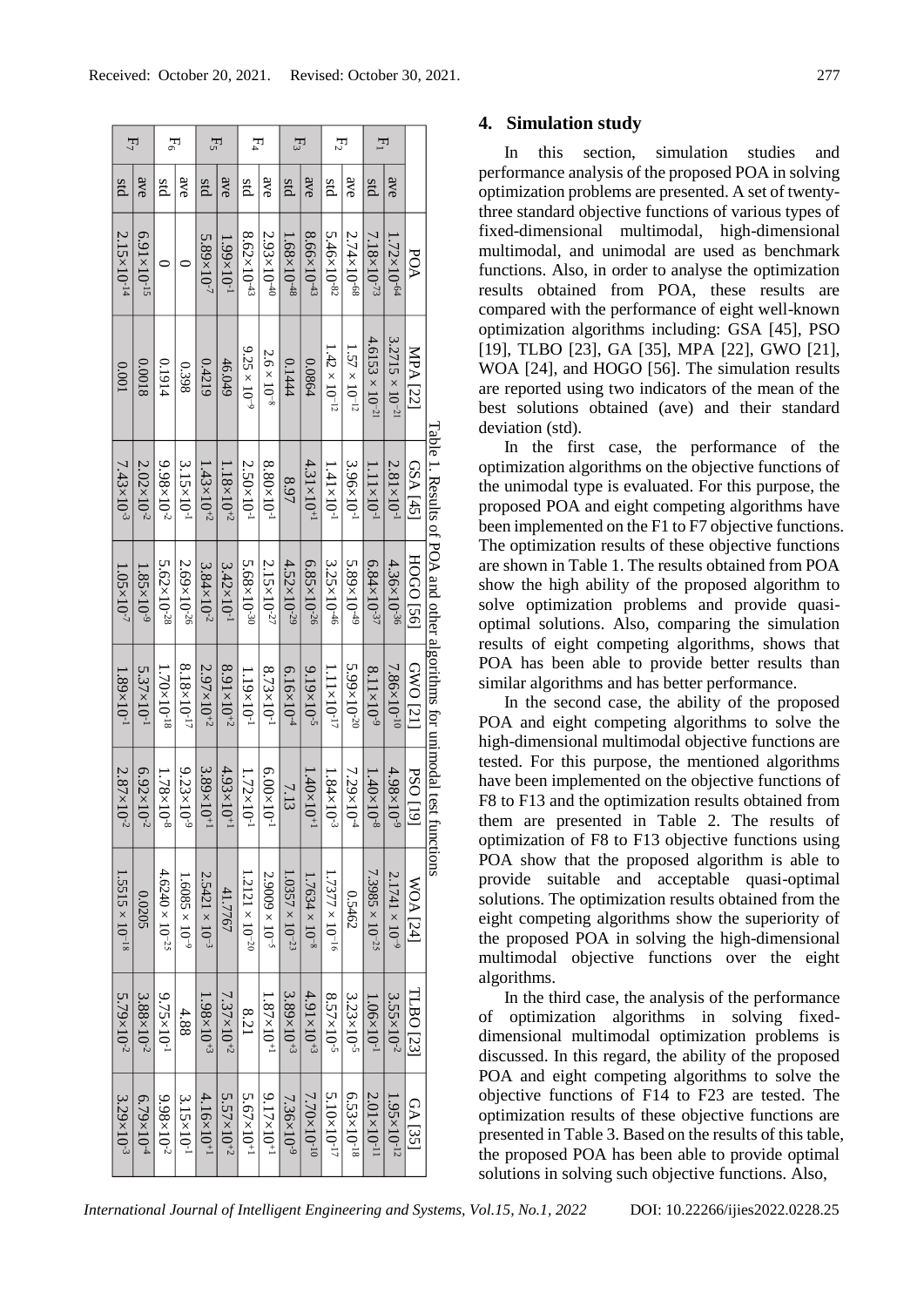| $F_{13}$                    |                     | $F_{12}$               |                       | $F_{11}$                 |                      | $E_{10}$                 |                              | $F_9$                    |                       | $E_8$                       |                                 |                             |                                                                                             |
|-----------------------------|---------------------|------------------------|-----------------------|--------------------------|----------------------|--------------------------|------------------------------|--------------------------|-----------------------|-----------------------------|---------------------------------|-----------------------------|---------------------------------------------------------------------------------------------|
| <b>std</b>                  | ave                 | std                    | ave                   | pig                      | ave                  | std                      |                              | sd                       | ave                   | std                         | ave                             |                             |                                                                                             |
| 00.00                       | 0.00                | $7.93\times10^{-14}$   | $1.06\times10^{-9}$   | $\circ$                  | $\circ$              | $1.68\times10^{-28}$     | ave   $2.59 \times 10^{-25}$ | $\circ$                  | $\subset$             | $2.61\times10^{-17}$        | $-1.2\times10^{+4}$             | $_{\rm PO4}$                |                                                                                             |
| 0.1932                      | 106+70              | 0.0052                 | 0.0851                | $\circ$                  | $\subset$            | $6.1325 \times 10^{-12}$ | $9.6987 \times 10^{-12}$     | 26.3124                  | 140.1238              | 811.32651                   | $-3594.16321$                   | MPA [22]                    |                                                                                             |
| $4.33\times10^{-2}$         | $6.60\times10^{-2}$ | 1.02                   | 1.27                  | $1.12\times10^{-1}$      | $5.74\times10^{-1}$  | $7.87\times10^{-1}$      | 1.15                         | $1.89\times10^{+1}$      | $1.01\times10^{+2}$   | $9.19\times10\times10^{+1}$ | $-6.92\times10^{+2}$            | <b>GSA</b> [45]             |                                                                                             |
| 00.00                       | 0.00                | $3.96 \times 10^{-4}$  | $4.87\times10^{-5}$   | $4.15\times10^{-7}$      | $1.56\times10^{-10}$ | $2.14\times10^{-18}$     | $2.61\times10^{-20}$         | $3.21 \times 10^{-2}$    | $5.62\times10^{-4}$   | $8.72\times10^{-12}$        | $-1.2\times10^{+4}$             | $HOGO$ [56] $\mid$ GWO [21] |                                                                                             |
| $2.61 \times 10^{-7}$       | $9.94\times10^{-8}$ | $6.23\times10^{-4}$    | $1.34\times10^{-5}$   | $1.34\times10^{-4}$      | $2.49\times10^{-5}$  | $4.34\times10^{-7}$      | $2.83 \times 10^{-8}$        | $3.91\times10^{-1}$      | $4.85\times10^{-2}$   | $3.94\times10^{+1}$         | $-4.69\times10^{+1}$            |                             |                                                                                             |
| $4.39\times10^{-2}$         | $6.26\times10^{-2}$ | $4.77\times10^{-7}$    | $8.93\times10^{-8}$   | $4.11 \times 10^{-5}$    | $3.24\times10^{-6}$  | $1.08\times10^{-10}$     | $5.20\times10^{-11}$         | $4.01\times10^{+1}$      | $1.20\times10^{-1}$   | $4.28\times10^{+1}$         | $-5.01\times10^{+2}$            | PSO <sub>[19]</sub>         |                                                                                             |
| 3.253<br>$11\times10^{-12}$ | 0.3456              | $8.1347\times10^{-12}$ | 1.7414                | $8.9991 \times 10^{-17}$ | 61189                | $1.9860 \times 10^{-16}$ | 0.3293                       | $4.3692 \times 10^{-15}$ | 4.2011                | 716.3492                    | $-1663.9782$                    | <b>WOA</b> [24]             | Table 2. Results of POA and other algorithms for high-dimensional multimodal test functions |
| $8.63\times10^{+2}$         | $2.81\times10^{+2}$ | $2.47\times10^{+2}$    | $5.21 \times 10^{+1}$ | $2.89\times10^{-1}$      | $3.01\times10^{-1}$  | 8.11                     | $1.55 \times 10^{+1}$        | $3.25\times10^{+1}$      | $2.23 \times 10^{+1}$ | $2.83\times10^{+1}$         | $-3.81\times10^{+2}$            | TLBO [23]                   |                                                                                             |
| $4.49\times10^{-2}$         | $6.39\times10^{-2}$ | $4.88\times10^{-7}$    | $9.16 \times 10^{-8}$ | $4.23 \times 10^{-5}$    | $3.31\times10^{-6}$  | $1.11\times10^{-10}$     | $5.31 \times 10^{-11}$       | $4.11\times10^{+1}$      | $1.23 \times 10^{-1}$ | $4.37\times10^{+1}$         | $\frac{-5.11 \times 10^{+2}}{}$ | <b>GA [35]</b>              |                                                                                             |

| $\mathbf{F}_{13}$                                                   | $F_{12}$                 |                               | 펕                        |                       | $E_{10}$                     |                          | $E_9$                    |                               | $E_8$                       |                      |                     |                                                                                             | $E_{23}$                    |          | $E_{22}$                     |          | $E_{21}$                  |          | $E_{20}$                   |         | $E_{19}$                      |         | $F_{18}$                |                    | $F_{17}$                                                |                       | $F_{16}$                 |         | Eis                     |                     | $E_{14}$                             |                       |                        |
|---------------------------------------------------------------------|--------------------------|-------------------------------|--------------------------|-----------------------|------------------------------|--------------------------|--------------------------|-------------------------------|-----------------------------|----------------------|---------------------|---------------------------------------------------------------------------------------------|-----------------------------|----------|------------------------------|----------|---------------------------|----------|----------------------------|---------|-------------------------------|---------|-------------------------|--------------------|---------------------------------------------------------|-----------------------|--------------------------|---------|-------------------------|---------------------|--------------------------------------|-----------------------|------------------------|
| ave<br><b>std</b>                                                   | pis                      | ave                           | pis                      | ave                   | $\overline{\text{g}}$        | $rac{a}{\sqrt{6}}$       | pis                      | ave                           | pis                         | ave                  |                     |                                                                                             | std                         | ave      | pis                          | ave      | pis                       | ave      | std                        | ave     | pis                           | ave     | pis                     | ave                | <b>std</b>                                              | ave                   | std                      | ave     | pis                     | ave                 | std                                  | ave                   |                        |
| 00.00<br>0.00                                                       | $7.93\times10^{-14}$     | $\frac{1.06\times10^{-9}}{1}$ | $\circ$                  | $\circ$               | $.68\times10^{-28}$          | $2.59\times10^{-25}$     | $\circ$                  | $\circ$                       | $2.61\times10^{-17}$        | $-1.2\times10^{+4}$  | POA                 |                                                                                             | $1.96\times10^{-15}$        | -10.55   | $8.75\times10^{-15}$         | $-10.40$ | N.<br>$-16\times10^{-14}$ | $-10.15$ | $2.08\times10^{-8}$        | $-3.36$ | $9.19\times10^{-17}$          | -3.8627 | $3.57\times10^{-24}$    |                    | $6.70\times10^{-24}$                                    | $3.98\times10^{-1}$   | $6.16\times10^{-17}$     | -1.0316 | $6.05\times10^{-15}$    | $5.31\times10^{-6}$ | $\mathcal{L}$<br>$.85\times10^{-19}$ | 866.0                 | POA                    |
| 0.1932<br>106t0                                                     | 0.0052                   | 1280.0                        | $\circ$                  | $\circ$               | Ğ.<br>$1325 \times 10^{-12}$ | $9.6987 \times 10^{-12}$ | 26.3124                  | 140.1238                      | 811.32651                   | -3594.1632           | MPA [22]            |                                                                                             | $3.9861 \times 10^{-9}$     | $-10.53$ | $2.8154 \times 10^{-11}$     | $-10.40$ | $2.5361 \times 10^{-9}$   | $-10.15$ | $1.1421 \times 10^{-6}$    | $-3.32$ | $4.2428 \times 10^{-14}$      | $-3.86$ | $.9584 \times 10^{-15}$ | $\epsilon$         | $\frac{9.1235 \times 10^{-15}}{2.1235 \times 10^{-15}}$ | 3.99×10-1             | $4.4652 \times 10^{-14}$ | $-1.03$ | $4.09\times10^{-11}$    | 0.003               | $4.27\times10^{-14}$                 | 866'0                 | <b>MPA</b> [22         |
| $4.33\times10^{-2}$<br>$6.60\times10^{-2}$                          | 1.02                     | 1.27                          | $1.12\times10^{-1}$      | 5.74×10 <sup>-1</sup> | $7.87\times10^{-1}$          | $\frac{1.15}{1}$         | $1.89\times10^{+1}$      | $\frac{1.01\times10^{+2}}{1}$ | $9.19\times10\times10^{+1}$ | $-6.92\times10^{+2}$ | GSA [45]            |                                                                                             | 3.13                        | $-8.41$  | 3.02                         | $-8.50$  | 2.91                      | $-7.38$  | UI<br>$.37 \times 10^{-2}$ | $-3.23$ | $3.53\times10^{-7}$           | -3.77   | $1.48\times10^{+1}$     | $\epsilon$         | $1.15\times10^{-7}$                                     | $3.98 \times 10^{-1}$ | $4.74\times10^{-8}$      | $-1.02$ | $1.26\times10^{-1}$     | $7.15\times10^{-2}$ | $9.14\times10^{-1}$                  | $9.98 \times 10^{+1}$ | $GSA$ [45]             |
| 0.00<br>0.00                                                        | $3.96\times10^{-4}$      | $4.87\times10^{-5}$           | $4.15\times10^{-7}$      | $1.56\times10^{-10}$  | $2.14\times10^{-18}$         | $2.61\times10^{-20}$     | $3.21 \times 10^{-2}$    | $5.62\times10^{-4}$           | $8.72\times10^{-12}$        | $-1.2\times10^{+4}$  | [95] OOCH           |                                                                                             | $2.91 \times 10^{-6}$       | $-10.55$ | $3.25\times10^{-8}$          | $-10.40$ | $1.05\times10^{-3}$       | $-10.15$ | $2.95 \times 10^{-5}$      | $-3.31$ | $6.23\times10^{-11}$          | -3.86   | $4.61\times10^{-19}$    |                    | $2.45\times10^{-21}$                                    | $3.98 \times 10^{-1}$ | $3.26\times10^{-10}$     | $-1.03$ | $2.15\times10^{-5}$     | $1.25\times10^{-4}$ | $5.25\times10^{-12}$                 | $9.91\times10^{-1}$   | <b>HOGO [56]</b>       |
| $9.94\times10^{-8}$<br>$2.61\times10^{-7}$                          | $6.23\times10^{-4}$      | $1.34\times10^{-5}$           | $1.34\times10^{-4}$      | $2.49\times10^{-5}$   | $4.34\times10^{-7}$          | $2.83\times10^{-8}$      | $3.91\times10^{+1}$      | $4.85\times10^{-2}$           | $3.94\times10^{+1}$         | $-4.69\times10^{+1}$ | GWO [21]            |                                                                                             | <b>96T</b>                  | $-4.49$  | 66 <sup>T</sup>              | $-3.99$  | $\overline{1.80}$         | $-2.28$  | $3.71\times10^{-1}$        | $-2.84$ | $2.55\times10^{-3}$           | $-3.75$ | $2.25\times10^{-5}$     |                    | $7.61\times10^{-4}$                                     | $3.98\times10^{-1}$   | $3.23\times10^{-5}$      | $-1.02$ | $3.75\times10^{-3}$     | $1.01\times10^{-2}$ | $6.86\times10^{-1}$                  | 1.26                  | GWO [21]               |
| $4.39\times10^{-2}$<br>$6.26\times10^{-2}$                          | $4.77\times10^{-7}$      | $8.93\times10^{-8}$           | $4.11\times10^{-5}$      | $3.24\times10^{-6}$   | $1.08\times10^{-10}$         | $5.20\times10^{-11}$     | $4.01\times10^{+1}$      | $1.20\times10^{-1}$           | $4.28\times10^{+1}$         | $-5.01\times10^{+2}$ | PSO <sub>[19]</sub> |                                                                                             | 2.52                        | $-9.19$  | 3.08                         | $-8.55$  | 2.77                      | $-7.54$  | $2.66\times10^{-1}$        | $-3.32$ | $3.37\times10^{-15}$          | $-3.80$ | $6.59\times10^{-5}$     | $\mathbf{\hat{z}}$ | $9.03\times10^{-16}$                                    | $3.98 \times 10^{-1}$ | $\overline{0.00}$        | $-1.02$ | $2.38 \times 10^{-3}$   | $9.09\times10^{-3}$ | $\frac{2.77}{2.32}$                  |                       | <b>PSO</b> [19]        |
| 3.25<br>$\frac{391 \times 10^{-12}}{291 \times 10^{-12}}$<br>0.3456 | $8.1347 \times 10^{-12}$ | 1.7414                        | $8.9991 \times 10^{-17}$ | 0.1189                | $1.9860 \times 10^{-16}$     | 0.3293                   | $4.3692 \times 10^{-15}$ | 4.2011                        | $\overline{L}$<br>16.3492   | $-1663.9782$         | ⋞<br>OA [24]        | Table 2. Results of POA and other algorithms for high-dimensional multimodal test functions | 9.13<br>$57 \times 10^{-7}$ | 10.0003  | 6.75<br>$24 \times 10^{-10}$ | $-8.81$  | 2.38<br>$19\times10^{-7}$ | $-7.40$  | $7.9441 \times 10^{-6}$    | $-3.24$ | $3.1916 \times 10^{-5}$       | $-3.86$ | $5.6984 \times 10^{-5}$ | $\omega$           | $2.4825 \times 10^{-7}$                                 | $4.07\times10^{-1}$   | $9.9301 \times 10^{-6}$  | $-1.03$ | $3.4910 \times 10^{-8}$ | 0.0049              | 9.43<br>$36\times10^{-10}$           | 8660                  | WOA[24]                |
| $8.63\times10^{+2}$<br>$2.81\times10^{+2}$                          | $2.47 \times 10^{+2}$    | $5.21\times10^{+1}$           | $2.89\times10^{-1}$      | $3.01\times10^{-1}$   | 8.11                         | $1.55\times10^{+1}$      | $3.25\times10^{+1}$      | $2.23\times10^{+1}$           | $2.83\times10^{+1}$         | $-3.81\times10^{+2}$ | ILBO [23]           |                                                                                             | 1.19                        | $-2.46$  | $2.89\times10^{4}$           | $-1.00$  | 1.29                      | $-7.33$  | $-64\times10^{-1}$         | $-2.17$ | $\frac{9.69\times10^{-4}}{2}$ | $-3.73$ | $.94\times10^{-10}$     | $\epsilon$         | $9.45\times10^{-15}$                                    | $3.98\times10^{-1}$   | $3.64\times10^{-8}$      | $-1.01$ | $3.45\times10^{-3}$     | $15\times10^{-2}$   | 1.12                                 | 6/3                   | TLBO [23]              |
| $4.49\times10^{-2}$<br>$6.39\times10^{-2}$                          | $4.88{\times}10^{-7}$    | $9.16\times10^{-8}$           | $4.23\times10^{5}$       | $3.31\times10^{-6}$   | $-11\times10^{-10}$          | $5.31\times10^{-11}$     | $4.11\times10^{+1}$      | $1.23\times10^{-1}$           | $4.37\times10^{+1}$         | $-5.11\times10^{+2}$ | GA [35]             |                                                                                             | 2.37                        | $-3.10$  | $.37 \times 10^{-2}$         | $-2.97$  | $\frac{2.34}{ }$          | $-5.19$  | $4.37\times10^{-1}$        | $-2.39$ | $4.37\times10^{-10}$          | $-3.81$ | $6.33\times10^{-7}$     |                    | $3.71\times10^{-17}$                                    | $3.98\times10^{-1}$   | $4.19\times10^{-7}$      | $-1.02$ | $2.39\times10^{-3}$     | $7.36\times10^{-2}$ | $4.41\times10^{-2}$                  | 4.39                  | $\mathbb{R}$<br>$[35]$ |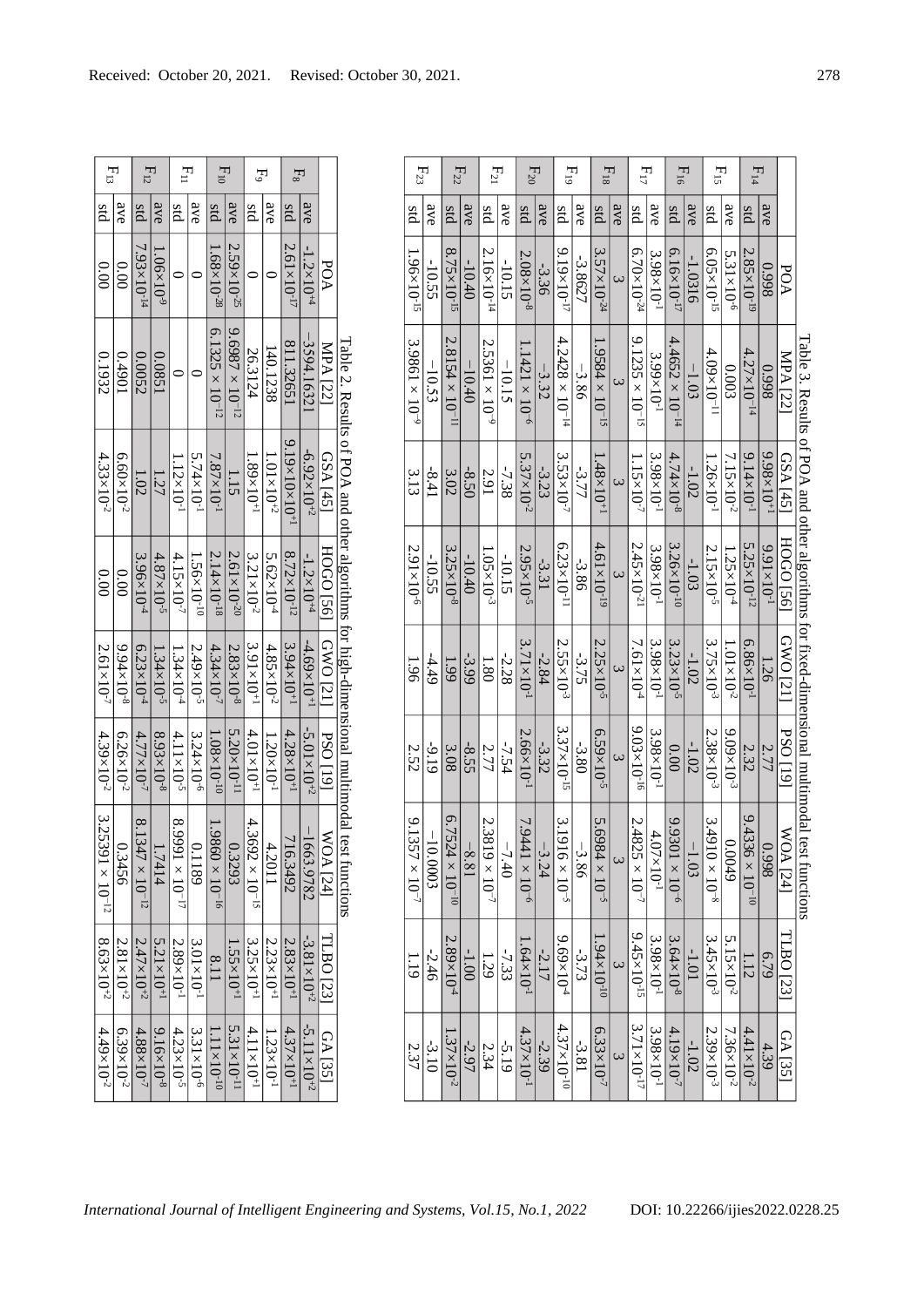## **Conflicts of interest**

The authors declare no conflict of interest.

#### **Author contributions**

Conceptualization, F.A.Z.; methodology, M.D.; software, M.D.; validation, F.A.Z. and M.D.; formal analysis, F.A.Z.; investigation, M.D. and F.A.Z.; resources, M.D.; data curation, F.A.Z.; writing original draft preparation, M.D.; writing—review and editing, F.A.Z.; visualization, M.D.; supervision, M.D.; project administration, F.A.Z.; funding acquisition, M.D.

# **References**

- [1] F. A. Zeidabadi, S. A. Doumari, M. Dehghani, Z. Montazeri, P. Trojovský, and G. Dhiman, "AMBO: All Members-Based Optimizer for Solving Optimization Problems", *Computers, Materials \& Continua*, Vol. 70, No. 2, pp. 2905- -2921, 2022.
- [2] M. Dehghani, Z. Montazeri, A. Dehghani, R. R. Mendoza, H. Samet, J. M. Guerrero, and G. Dhiman, "MLO: Multi Leader Optimizer", *International Journal of Intelligent Engineering and Systems*, Vol. 13, No. 6, pp. 364-373, 2020.
- [3] F. A. Zeidabadi, S. A. Doumari, M. Dehghani, Z. Montazeri, P. Trojovský, and G. Dhiman, "MLA: A New Mutated Leader Algorithm for Solving Optimization Problems", *Computers, Materials \& Continua*, Vol. 70, No. 3, pp. 5631- -5649, 2022.
- [4] M. Dehghani, and P. Trojovský, "Teamwork Optimization Algorithm: A New Optimization Approach for Function Minimization/Maximization", *Sensors*, Vol. 21, No. 13, p. 4567, 2021.
- [5] F. A. Zeidabadi, S. A. Doumari, M. Dehghani, and O. P. Malik, "MLBO: Mixed Leader Based Optimizer for Solving Optimization Problems," *International Journal of Intelligent Engineering and Systems*, Vol. 14, No. 4, pp. 472-479, 2021.
- [6] M. Dehghani, Z. Montazeri, A. Dehghani, O. P. Malik, R. M. Menendez, G. Dhiman, N. Nouri, A. Ehsanifar, J. M. Guerrero, and R. A. R. Mendoza, "Binary spring search algorithm for solving various optimization problems", *Applied Sciences*, Vol. 11, No. 3, p. 1286, 2021.
- [7] M. Dehghani, Z. Montazeri, and O. P. Malik, "ENERGY COMMITMENT: A PLANNING OF ENERGY CARRIER BASED ON ENERGY CONSUMPTION", *Electrical Engineering & Electromechanics*, No. 4, pp. 69- 72, 2019.
- [8] M. Dehghani, M. Mardaneh, O. P. Malik, J. M. Guerrero, C. Sotelo, D. Sotelo, M. N. Heris, K. A. Haddad, and R. A. R. Mendoza, "Genetic Algorithm for Energy Commitment in a Power System Supplied by Multiple Energy Carriers", *Sustainability*, Vol. 12, No. 23, p. 10053, 2020.
- [9] M. Dehghani, M. Mardaneh, O. P. Malik, J. M. Guerrero, R. M. Menendez, R. A. R. Mendoza, J. Matas, and A. Abusorrah, "Energy Commitment for a Power System Supplied by Multiple Energy Carriers System using Following Optimization Algorithm", *Applied Sciences*, Vol. 10, No. 17, p. 5862, 2020.
- [10] M. Dehghani, M. Mardaneh, J. M. Guerrero, O. P. Malik, R. A. R. Mendoza, J. Matas, J. C. Vasquez, and L. P. Arroyo, "A new "Doctor and Patient" optimization algorithm: An application to energy commitment problem", *Applied Sciences*, Vol. 10, No. 17, p. 5791, 2020.
- [11] A. Ehsanifar, M. Dehghani, and M. Allahbakhshi, "Calculating The Leakage Inductance for Transformer Inter-Turn Fault Detection Using Finite Element Method", In: *Proc. of Iranian Conference on Electrical Engineering (ICEE)*, Tehran, Iran, pp.1372- 1377, 2017.
- [12] M. Dehghani, Z. Montazeri, A. Ehsanifar, A. R. Seifi, M. J. Ebadi, and O. M. Grechko, "Planning of energy carriers based on final energy consumption using dynamic programming and particle swarm optimization", *Electrical Engineering & Electromechanics*, No. 5, pp. 62- 71, 2018.
- [13] Z. Montazeri and T. Niknam, "Energy Carriers Management Based on Energy Consumption", In: *Proc. of IEEE 4th International Conference on Knowledge-Based Engineering and Innovation (KBEI)*, Tehran, Iran, pp.0539-0543, 2017.
- [14] M. Dehghani, Z. Montazeri, and O. Malik, "Optimal sizing and placement of capacitor banks and distributed generation in distribution systems using spring search algorithm", *International Journal of Emerging Electric Power Systems*, Vol. 21, No. 1, 2020.
- [15] M. Dehghani, Z. Montazeri, O. P. Malik, K. A. Haddad, J. M. Guerrero, and G. Dhiman, "A New Methodology Called Dice Game Optimizer for Capacitor Placement in Distribution Systems", *Electrical Engineering & Electromechanics*, No. 1, pp. 61-64, 2020.
- [16] S. Dehbozorgi, A. Ehsanifar, Z. Montazeri, M. Dehghani, and A. Seifi, "Line Loss Reduction and Voltage Profile Improvement in Radial Distribution Networks Using Battery Energy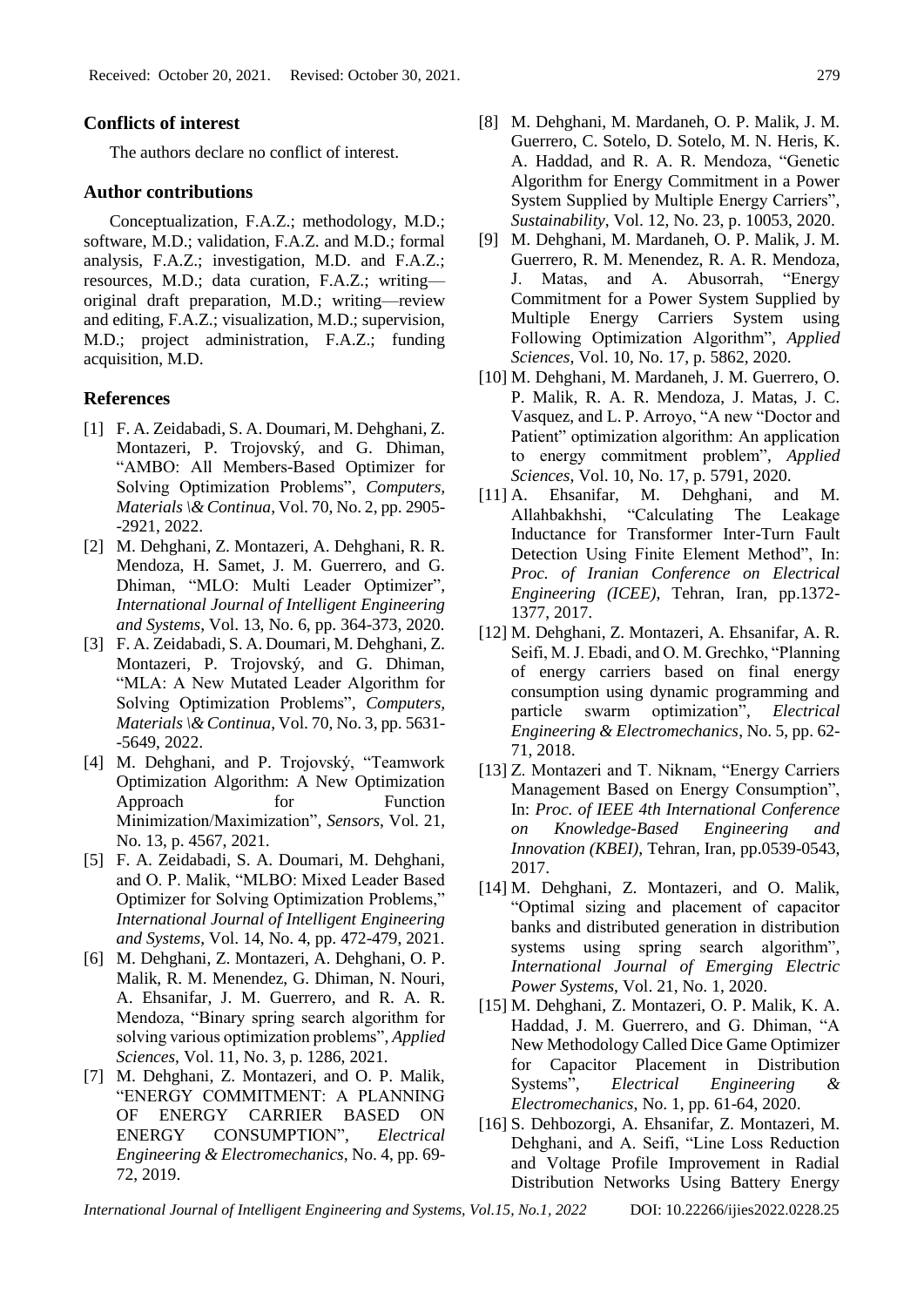Storage System", In: *Proc. of IEEE 4th International Conference on Knowledge-Based Engineering and Innovation (KBEI)*, Tehran, Iran, pp. 0215-0219, 2017.

- [17] Z. Montazeri, and T. Niknam, "Optimal utilization of electrical energy from power plants based on final energy consumption using gravitational search algorithm", *Electrical Engineering & Electromechanics*, No. 4, pp. 70- 73, 2018.
- [18] M. Dehghani, M. Mardaneh, Z. Montazeri, A. Ehsanifar, M. J. Ebadi, and O. M. Grechko, "Spring search algorithm for simultaneous placement of distributed generation and capacitors", *Electrical Engineering & Electromechanics*, No. 6, pp. 68-73, 2018.
- [19] J. Kennedy and R. Eberhart, "Particle swarm optimization", in *Proceedings of ICNN'95- International Conference on Neural Networks*, Vol. 4, ed: IEEE, pp. 1942-1948, 1995.
- [20] M. Dorigo, M. Birattari, and T. Stutzle, "Ant colony optimization", *IEEE Computational Intelligence Magazine*, Vol. 1, No. 4, pp. 28-39, 2006.
- [21] S. Mirjalili, S. M. Mirjalili, and A. Lewis, "Grey wolf optimizer", *Advances in Engineering Software*, Vol. 69, pp. 46-61, 2014.
- [22] A. Faramarzi, M. Heidarinejad, S. Mirjalili, and A. H. Gandomi, "Marine Predators Algorithm: A nature-inspired metaheuristic", *Expert Systems with Applications*, Vol. 152, p. 113377, 2020.
- [23] R. V. Rao, V. J. Savsani, and D. Vakharia, "Teaching–learning-based optimization: a novel method for constrained mechanical design optimization problems", *Computer-Aided Design*, Vol. 43, No. 3, pp. 303-315, 2011.
- [24] S. Mirjalili and A. Lewis, "The whale optimization algorithm", *Advances in Engineering Software*, Vol. 95, pp. 51-67, 2016.
- [25] S. A. Doumari, H. Givi, M. Dehghani, Z. Montazeri, V. Leiva, and J. M. Guerrero, "A New Two-Stage Algorithm for Solving Optimization Problems", *Entropy*, Vol. 23, No. 4, p. 491, 2021.
- [26] M. Dehghani, M. Mardaneh, O. P. Malik, and S. M. Nouraeipour, "DTO: Donkey Theorem Optimization", In: *Proc. of 27th Iranian Conference on Electrical Engineering (ICEE)*, Yazd, Iran, pp. 1855-1859, 2019.
- [27] M. Dehghani, Z. Montazeri, and Š. Hubálovský, "GMBO: Group Mean-Based Optimizer for Solving Various Optimization Problems", *Mathematics*, Vol. 9, No. 11, p. 1190, 2021.
- [28] M. Dehghani, Š. Hubálovský, and P. Trojovský, "Cat and Mouse Based Optimizer: A New Nature-Inspired Optimization Algorithm", *Sensors*, Vol. 21, No. 15, p. 5214, 2021.
- [29] M. Dehghani, M. Mardaneh, and O. Malik, "FOA:'Following'Optimization Algorithm for solving Power engineering optimization problems", *Journal of Operation and Automation in Power Engineering*, Vol. 8, No. 1, pp. 57-64, 2020.
- [30] S. Kaur, L. K. Awasthi, A. Sangal, and G. Dhiman, "Tunicate swarm algorithm: a new bioinspired based metaheuristic paradigm for global optimization", *Engineering Applications of Artificial Intelligence*, Vol. 90, p. 103541, 2020.
- [31] A. Sadeghi, S. A. Doumari, M. Dehghani, Z. Montazeri, P. Trojovský, and H. J. Ashtiani, "A New "Good and Bad Groups-Based Optimizer" for Solving Various Optimization Problems", *Applied Sciences*, Vol. 11, No. 10, p. 4382, 2021.
- [32] G. Dhiman, M. Garg, A. Nagar, V. Kumar, and M. Dehghani, "A novel algorithm for global optimization: Rat swarm optimizer", *Journal of Ambient Intelligence and Humanized Computing*, pp. 1-26, 2020.
- [33] H. Givi, M. Dehghani, Z. Montazeri, R. M. Menendez, R. A. R. Mendoza, and N. Nouri, "GBUO: "The Good, the Bad, and the Ugly" Optimizer", *Applied Sciences*, Vol. 11, No. 5, p. 2042, 2021.
- [34] G. Dhiman, K. K. Singh, M. Soni, A. Nagar, M. Dehghani, A. Slowik, A. Kaur, A. Sharma, E. H. Houssein, and K. Cengiz, "MOSOA: A new multi-objective seagull optimization algorithm", *Expert Systems with Applications*, pp. 114150, 2020.
- [35] A. Bose, T. Biswas, and P. Kuila, "A novel genetic algorithm based scheduling for multicore systems", *Smart Innovations in Communication and Computational Sciences*, ed: Springer, p. 45-54, 2019.
- [36] S. A. Hofmeyr and S. Forrest, "Architecture for an artificial immune system", *Evolutionary computation*, Vol. 8, No. 4, pp. 443-473, 2000.
- [37] G. Huang, "Artificial infectious disease optimization: A SEIQR epidemic dynamic model-based function optimization algorithm", *Swarm and Evolutionary Computation*, Vol. 27, pp. 31-67, 2016.
- [38] L. J. Fogel, A. J. Owens, and M. J. Walsh, "Artificial intelligence through simulated evolution", 1966.
- [39] R. G. Reynolds, "An introduction to cultural algorithms", In *Proceedings of the Third Annual*